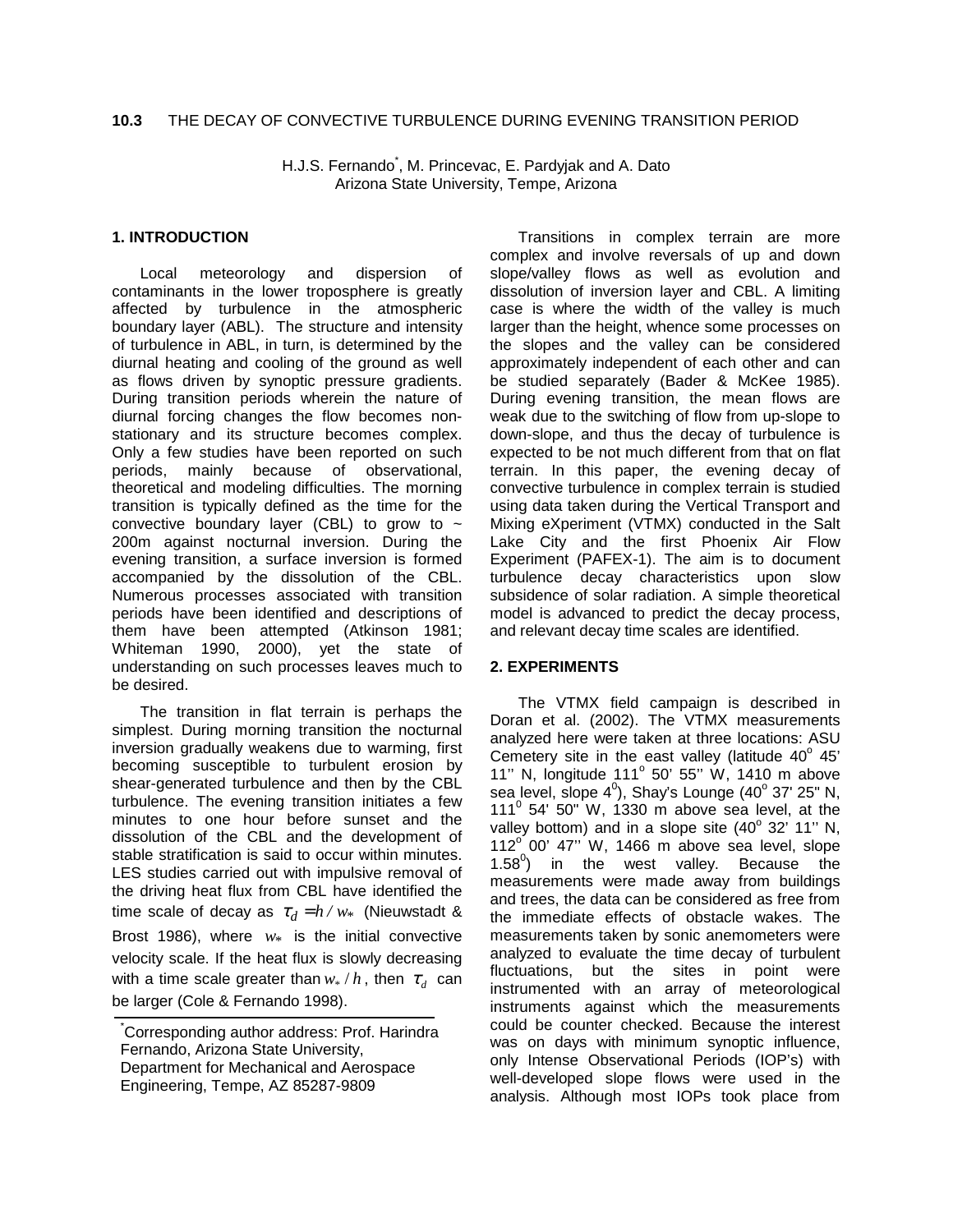1700 LST (2300 UTC) to 1000 LST (1600 UTC) of the following day, the sonic anemometer data were taken continuously. Data files were logged at 10 Hz on all three sites. The heights of sonics were 13.9 m for the ACS site, and 8.5 m for the Shay's Lounge and slope site.

The PAFEX-1 field campaign was conducted in the Phoenix metropolitan area during the period January 15 to February 1, 1998. Detailed measurements were carried out at the Grand Canyon University (GCU,  $33^{\circ}$  30.83' N, 112 $^{\circ}$  7.82' W, 347 m above sea level, slope  $\sim$  0.003), located in the central part of the valley approximately 9 km north-west of downtown Phoenix. From January 29 to February 1, turbulent measurements of sensible heat and momentum fluxes were also made with a sonic anemometer mounted on a mast at a fixed height of 9.5 m above the surface (Fernando et al. 2001). For flux and turbulence statistics, a 60-minute averaging time was employed. At ACS/VTMX and PAFEX-1 sites, the short wave and net radiation, soil heat flux and temperatures, and barometric pressure were also recorded (Monti et al. 2002).

#### **3. THEORETICAL CONSIDERATIONS**

In the absence of significant mean winds, the turbulent kinetic energy (*k*) decay can be written as

$$
\frac{\partial k}{\partial t} = \overline{b'w'} - \varepsilon \,, \tag{1}
$$

where  $b'w'$  is the buoyancy flux and  $\varepsilon$  the dissipation. If the decay of *k* occurs in a series of quasi-steady steps, and if the bottom buoyancy flux changes as *Q(0,t),* the distribution of buoyancy flux with height (*z*) at a time *t* is given by

$$
Q(z,t) = Q_o(0,t) \left[ 1 - \frac{z}{H} \right],
$$
 (2)

where  $Q(z,t) = \alpha g \overline{T} w$ ,  $\overline{T} w$  is the heat flux,  $\alpha = \theta_R^{-1}$  and  $\theta_R$  is a reference temperature. Substitution of (2) in (1), averaging of variable quantities over a suitable volume, parameterizing the volume-averaged dissipation  $\langle \mathcal{E} \rangle$  using the volume-averaged kinetic energy  $\langle k \rangle$  and the depth of the mixed layer *H* as

 $<\!\varepsilon\!>=\!C_{\varepsilon}<\!k>\frac{\frac{3}{2}}{H},\,$  and assuming that the surface buoyancy flux decreases as

$$
Q_o(0,t) = Q_m \cos \frac{\pi t}{2\tau_f}, \qquad (3)
$$

where  $\tau_f$  is a time scale of the decay heat flux and  $C_{\varepsilon}$  is a constant (Nieuwstadt & Brost 1986), we obtain

$$
\frac{\partial < k}{\partial t} = \frac{Q_m}{2} \cos \left( \frac{\pi t}{2\tau_f} \right) - C_{\varepsilon} \frac{d \kappa}{dt}.
$$
 (4)

By normalizing (4) using the scales  $k_0 (= w_*^2)$  for  $\langle k \rangle$ , where  $w_*$  is the convective velocity at the beginning of the decay  $(t=0)$ , and  $t_0 = H/w_*$  for time, we obtain

$$
\frac{\partial k^*}{\partial t^*} + C_{\varepsilon} k^{*3/2} = \frac{1}{2} \cos At^*
$$
 (5)

where  $k^* = \frac{k}{k} > k_0$ ,  $t^* = \frac{t}{t_0}$ , and  $A = \pi H/2(w_* \tau_f)$ . Based on the field and laboratory experimental results, we may take, at  $t = 0, \ \ k^* = \langle k \rangle_{t=0} / w_*^2 \approx 0.3.$ 

### **4. RESULTS**

 Figure 1 shows a composite of normalized turbulent kinetic energy as a function of the normalized time for the ACS site. The time variation of the turbulent energy for the case of steady forcing  $\tau_f = \infty$ , for  $\tau_f = 4.35$  considered numerically by Sorbjan 1997) and for instantaneous removal of the source ( $\tau_f = 0$ ) considered numerically by Nieuwstadt & Brost 1986) are also shown. The theoretical predictions correspond to the solutions for (5) given above, where  $\tau_f$  and the initial convective velocity  $w_*$ necessary for the predictions were evaluated for each day using the direct measurement of ground heat flux. A typical set of such supporting meteorological variables used in the analysis and the cosine curve fitted to the heat flux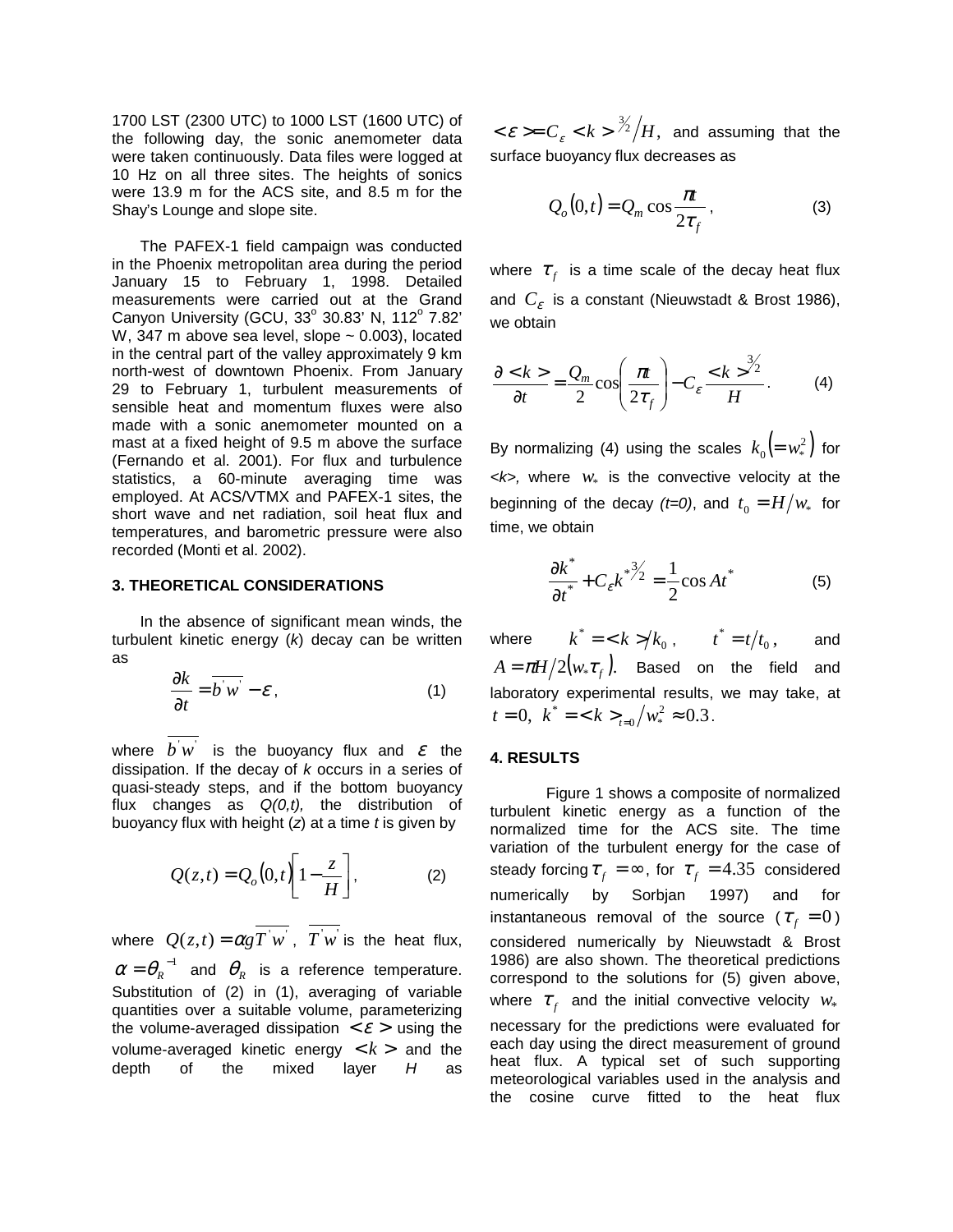measurements to obtain  $\tau_f$  are shown in Figure 2. The time corresponding to the maximum of the curve was used as time  $t = 0$ , where the decrease of solar insolation begins. The height of the convective layer *H* was estimated from the potential temperature profiles taken by radiosondes. In Figure 3,  $C_{\epsilon}$  = 2.5 was used, as it gave the best fit to all of the curves corresponding to different days. This is close to  $C_{\varepsilon} \approx 2.0$  used by Nieuwstadt and Brost (1986). Also shown in Figure 3 are the data taken from PAFEX-1 together with prediction based on (5); a reasonable agreement can be seen, indicating that (5) has general applicability.



Figure 1. Normalized turbulent kinetic energy as a function of the normalized time from the ACS site together with the theoretical predictions correspond to the solutions for (5)



Figure 2. Typical set of supporting meteorological variables used in the analysis and the cosine curve fitted to the heat flux